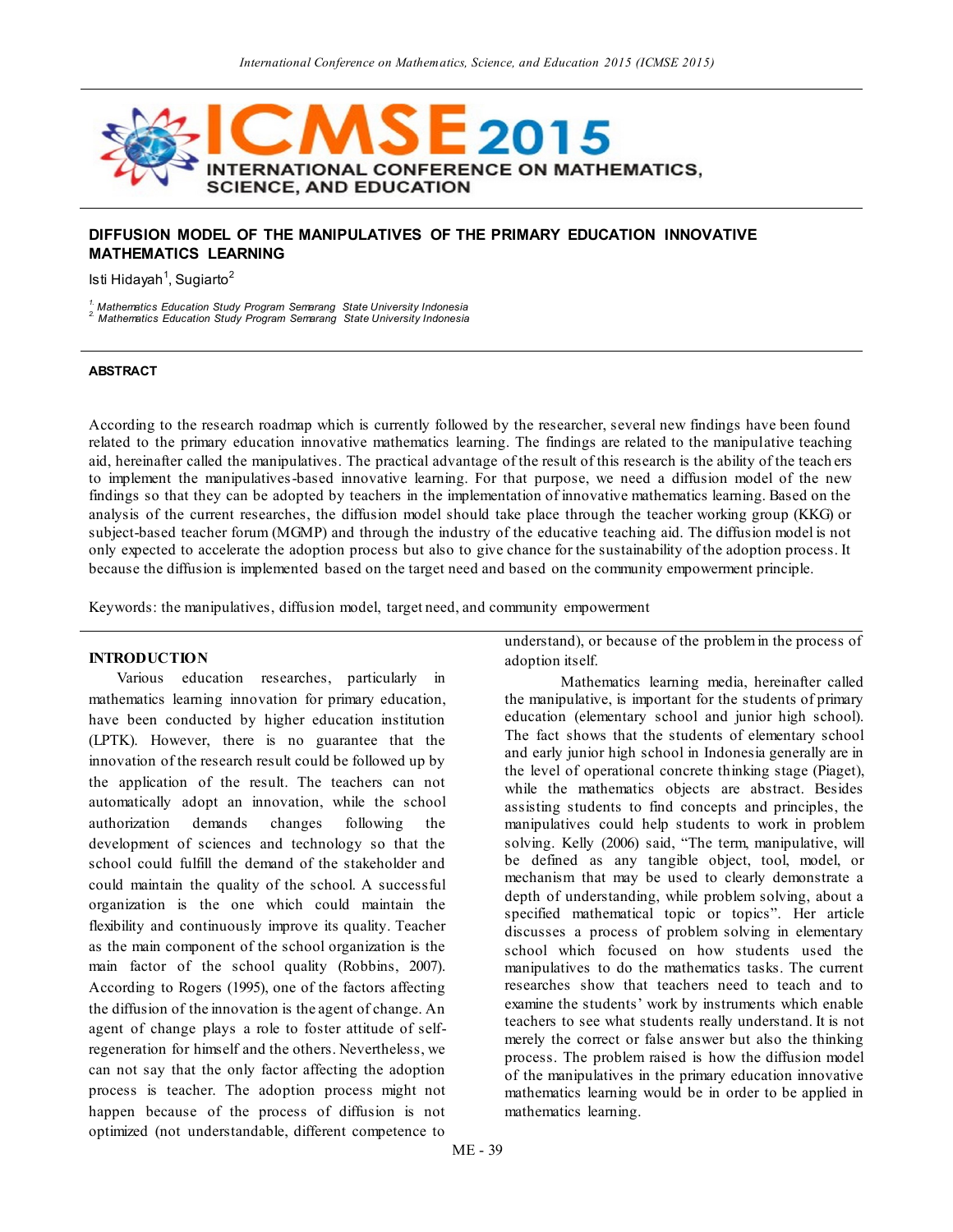## **METHODS**

This article was written by analyzing the result of related researches conducted by writer to answer the formulated problem. The result is the hypothetical diffusion model of the manipulatives in the primary education innovative mathematics learning. The analysis including: (1) the use of the teacher working group (KKG) and the subject-based teacher forum (MGMP) model as a mean of teacher professional development; (2) the preparation of teacher candidate in the teacher education institution; (3) the development of manipulatives in the primary education mathematics learning with the industry. From the analysis, we conducted discussion and then draw conclusion and recommendation.

## **RESULT AND DISCUSSION**

Teacher working group (KKG) is a forum of professional development for elementary school teachers organized in a group of school with a purpose to improve the education quality, while the subject-based teacher forum is the KKG forum for the high school teacher. One of the functions of KKG and MGMP is to solve problems faced by teacher in the learning. The other activities conducted in the KKG/MGMP forum are: (1) testing new learning activities, (2) conducting peer teaching and discussing the result, (3) visiting schools for comparative study purpose, (4) evaluating students' work, and (5) analyzing textbooks. In the Standard of KKG Development (Direktorat Profesi Pendidik, 2008), it is explained that the purposes of KKG are: widen the teachers' knowledge in many things, particularly to master the substantive material, to make syllabus and handouts, to know the learning strategy, to utilize the learning equipment, and to improve the skill of manipulatives use. The fact shows that the function of KKG has not been optimized. The condition of the supporting components of KKG shows that: the availability of trainer from higher institutions (lecturer) is only 21.5%, and the availability of equipment is still low (scored 3.34 of maximum 5). The KKG model could optimize the work of KKG to be qualified and independent. This model of KKG is supposed to be able to create link with the teacher education institution, to sustain the quality improvement process, and to empower its members (Hidayah, 2011). It also happens in MGMP, the result of research conducted by Hidayah, et al (2011) states that the empowerment of teachers is appropriate to be conducted through the MGMP, and this process could also optimize the work of MGMP. Besides the empowerment of teachers, the other factor affecting the teachers' success in learning is the support from external party, namely the teacher education institution (LPTK).

The challenge for the future teachers brings consequences that the implementation of education quality management should be paid attention. The improvement of school curriculum is also become the reference of the curriculum improvement in the teacher

education institution. The latest curriculum at school is the 2013 Curriculum, while the curriculum in the mathematics study program, Mathematics and Natural Sciences Faculty Semarang State University (one of LPTK in Indonesia) is the 2012 Curriculum and improved to be the 2015 Curriculum. The main competences among the graduate competences are: (1) being able to master the mathematics material and to apply them in smart and democratic ways in mathematics education context; (2) being able to conduct mathematics learning professionally, honestly, and smartly, by using the innovative learning model, to use the environmentfriendly modern technology, and to set a student-centered democratic learning; (3) being able to conduct mathematics workshop on using innovative approach, environment-friendly modern technology, and upholding tolerant and responsible values within the learning; (4) being able to give guidance in the smart, religious, tolerant, and responsible mathematics learning (Program Studi Pendidikan Matematika, 2012). Besides, in order to face the global challenge, teachers are supposed to always improve their competences (Sudrajat, 2007).

The hope for the future teachers has been an important part to prepare teacher candidate within the teacher education institution. The education study program should not only focus on the knowledge and skill of the teacher candidate. The preparation should also concern in the pedagogical, professional, personal, and social competences (Hidayah, 2014). The same thing quoted in another source, "Enhancing ethics concerning teaching practice is one of the most important issues in teacher education. All teachers need to improve their ethical sense for maintaining professional standards in teaching and doing research as well as monitoring and guiding students' ethical behaviours. It is crucial for preservice teachers to develop their ethical sense during learning in teacher institutions" (Kruea-In, 2015). The teacher education program should give chance for the improvement of professional knowledge and skill for the pre-service teachers (Kilic, 2015). Thus, the phenomena related to the teacher quality is important factor as the analysis source to prepare the learning for teacher candidate.

Research of Hidayah et al (2015) about the development and marketing of school mathematics learning media aimed to find the model of production process of the teaching aid of mathematics learning as a result of synergy between the higher education institution and the children toys industry. The production aimed to produce manipulatives suitable with the characteristics of students, mathematics learning, and the curriculum. The manipulative product as a result of this research has better quality compared with the hand-made media from the mathematics laboratory. The production stages are: re-mapping of the manipulatives based on the current curriculum, design by the researcher team, socialization towards the industry and workers, design application with assistance, evaluation and improvement, and then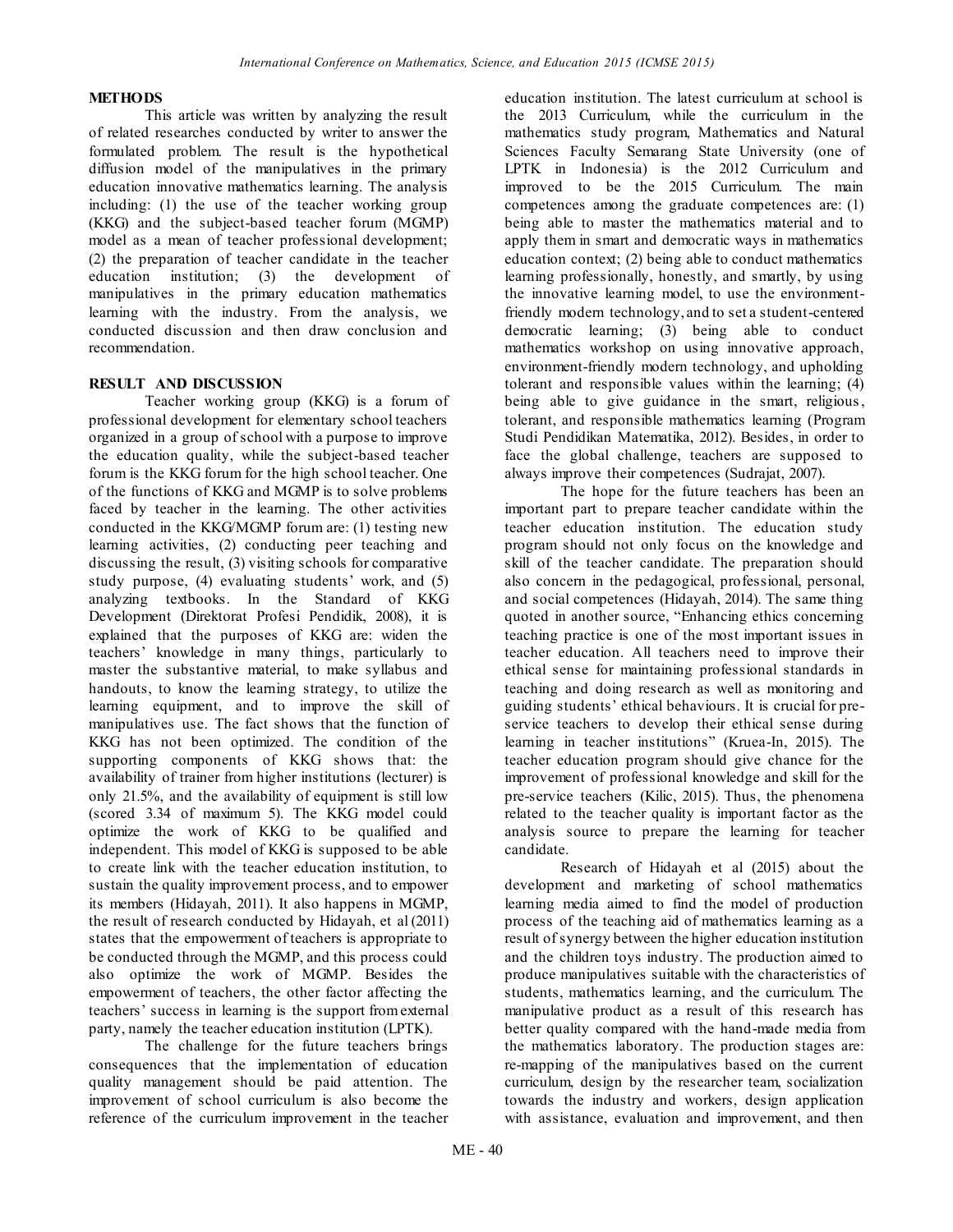finishing. There are four groups of products, namely: manipulatives of planar geometry with eva foam material; manipulatives of spatial geometry with MDF material, manipulatives of cylinder, cone and sphere volume, cylinder; cone, and sphere surface area with plastic material; and manipulatives of algebra and arithmetic with wood material. The stage of preparation of tool and material of planar geometry manipulatives are: making cutter, making cutter and the printing equipment-material preparation (eva foam, ink, and eva foam glue), and packaging. The stage of preparation of tool and material of spatial geometry manipulatives are: preparation of material (wood and MDF) and making pattern. The preparation stage of manipulatives of cylinder, cone and sphere volume are: designing completed with the prototype and size, making the moulding, preparing the blow machine, preparing the plastic material, and then experimenting the sample. The preparation stage of manipulatives with wood/MDF material are: cutting, arranging, refining, finishing, and packaging. The production stage of planar geometry manipulatives are: cutting, classifying to each group, printing, finishing, and temporary packaging. The production stage of surface area manipulatives are: cutting, classifying, stamping the indicator of face area (using color), finishing, and temporary packaging. The production stage of manipulatives of cylinder, cone, and sphere volume are: production by operating blow machine using the designed moulding.

The production of algebra and arithmetic manipulatives are relative flawless, though it is a diversification of the industrial product. It because the manipulatives are the modification of the current industrial product of educative teaching aid accommodating the mathematics concept and principle in order to be suitable with the purpose of learning. Beside that the product is smooth, the production time is faster. Each group of product with the different material is produced by different machine or tool as well as requiring different material and preparation stage. The availability of the manipulative teaching aid will support the implementation of the innovative mathematics learning. The important factor after the industrial process is the marketing process. The existence of innovation and creativity of higher education applied in the industrial product diversification will be perfect if it is equipped by promotion which could improve the consumer awareness towards the manipulatives for mathematics learning. Navratilova (2015) explains that the campaign of small and middle industries marketing has been a strong and competitive quality in local market. It depends on the final product enter the market itself. The massive promotion strategy brings a competitive advantage for the small and middle industries. The synergy of higher education institution and the industry in the production and marketing process will accelerate and widen the diffusion and adoption of the innovation mathematics education manipulative product.

The success of the promotion and marketing is etermined by the adoption of innovation (new findings) by the stakeholder. Promotion is the diffusion effort of the innovation towards the user (client). One of the determinant factors of the success of agent of change is the effort to change with the client. The generalization result of several researched shows that the success of agent of change has a positive relation with the effort. The success indicator is measured by the innovation adopted by the client. The agent of change would be more successful if they focus on the institution they work. There three reasons supporting the argument: (1) if they have orientation focus on the client then they could have feedback, (2) they could mingle with the client and get trust, (3) the program is run based on the need of the client (Rogers, 1995). The sustainability of adoption will have chance if the adoption process is done with the community empowerment. The diffusion shall be conducted by using appropriate approach based on the need and potential of the community target.

The main client of the manipulatives which will be applied at the innovative mathematics learning is teacher. While in the previous research, it is said that the percentage of the lecturer attendance in the KKG/MGMP meeting is low. Then, the availability of the manipulatives at school also low. Thus, enhancement of adoption of manipulatives could be reach by running the alternative diffusion model of manipulative which will be used in the innovative mathematics learning and the model would involve teacher, industry and pre-service teacher as shown in the Figure 1 below.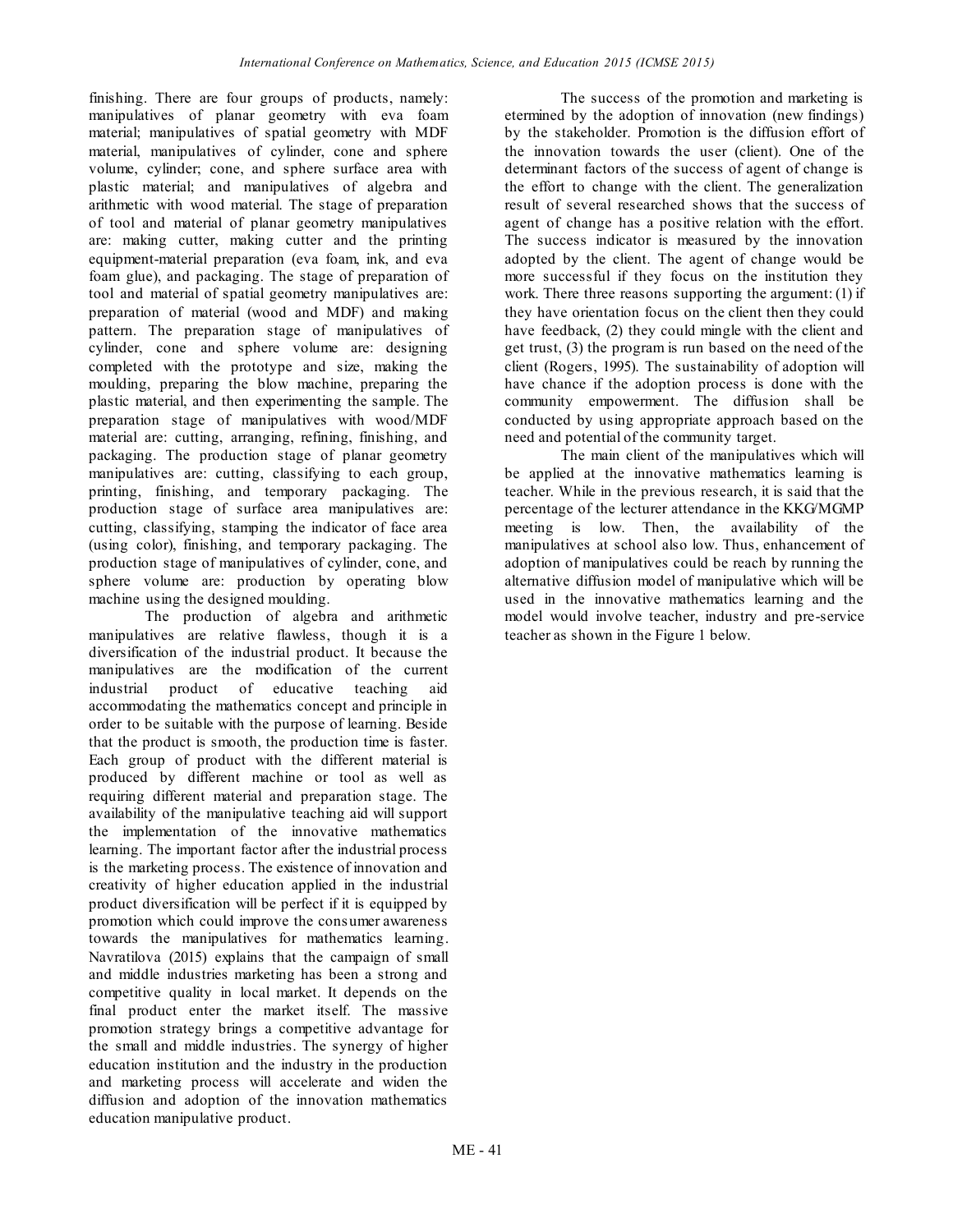

 Figure 1. Scheme of Diffusion Model of Manipulatives in the Innovative Mathematics Learning

The strengthening of the teacher candidate will accelerate the adoption process of the manipulatives. The supply of manipulatives by industry will ease teacher to adopt the innovative mathematics learning. The diffusion towards the three subjects is different. For the teacher candidate, the diffusion happens by integrating the findings and the lecturing material as conducted by Hidayah (2014). For the teacher, the diffusion happens through the KKG and MGMP forum by creating link with the education institution (the attendance of lecturer as an agent of change), and by improving the sustainable quality (Hidayah, 2011, 2012). This diffusion has advantages because the teachers meet the agent of change face to face and they could see the demonstration of the findings. Besides, the promotion is also promising (Navratilova, 2015). Meanwhile the existence of the industry is as the supplier of the innovative product. This cooperation could empower the society through the product diversification and enhancing the market (Hidayah, 2015).

The feedback from each component gives chance for the improvement of diffusion quality in each component. It also gives chance for the adoption process to find new findings. The diffusion model enables the agent of change to understand the existence of the target so that the situation will be in a good condition.

The diffusion bu using this model could ease the agent of change effort because it uses the existing activities. For the target, the availability of the agent of change also bring advantages because they could get what they need. Thus, the model accelerate the adoption and its sustainability.

The appropriate adoption of the manipulative within the primary education innovative mathematics learning will strengthen the students competence in mastering the concepts, principles, and thinking ability to solve problems (Hidayah, 2013). Kelly (2006) also explains that the research of manipulatives year by year bring advantages not only for the teacher and parents but also the future businessman.

The alternative model of diffusion is a hypothetical model which should proceed to the research to get the empirical model. The research also aim to predict the acceptance of the product and the obstacle in the adoption process. The research could be conducted using Analisis Technology Acceptance (TAM) approach (Sherina Devi, 2014), with respondents are teacher (user), teacher candidate, and industry.

#### **CONCLUSION AND RECOMMENDATION**

The diffusion of the manipulatives for the primary education mathematics learning could be conducted in an alternative diffusion model as the hypothetical model to enable the adoption by the user. The diffusion model can be conducted through the independent KKG/MGMP forum, by strengthening the teacher candidate, and empowering the industry community by innovation as the diversification of the product. As a recommendation, the empirical testing should be equipped by the acceptance analysis of the technology towards the innovation of manipulatives in mathematics learning by using TAM approach.